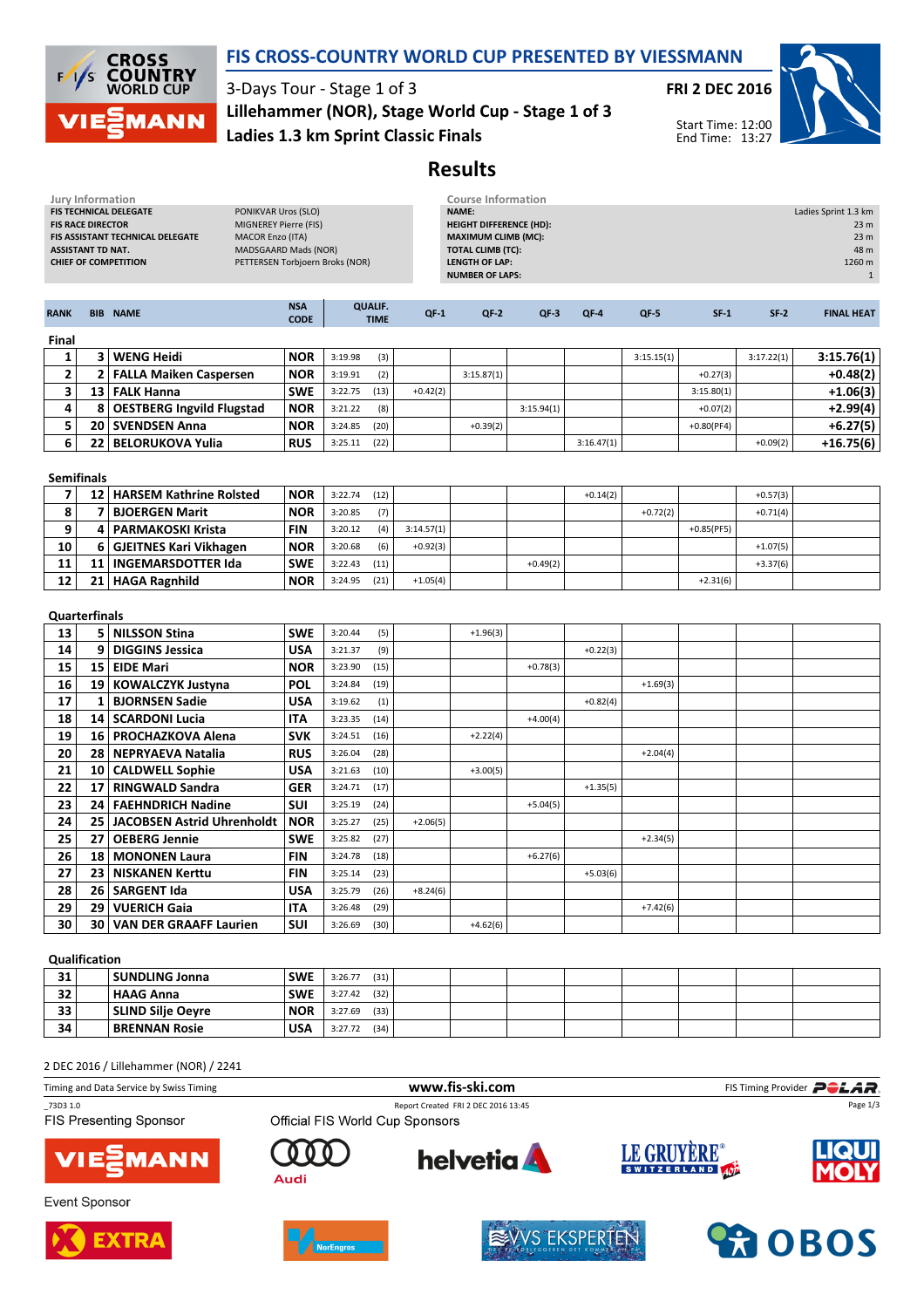

### FIS CROSS-COUNTRY WORLD CUP PRESENTED BY VIESSMANN

3-Days Tour - Stage 1 of 3 Ladies 1.3 km Sprint Classic Finals Lillehammer (NOR), Stage World Cup - Stage 1 of 3



# Results

| <b>RANK</b>   |  | <b>BIB NAME</b>                | <b>NSA</b><br><b>CODE</b> | <b>QUALIF.</b><br><b>TIME</b> | $QF-1$ | $QF-2$ | $QF-3$ | QF-4 | $QF-5$ | $SF-1$ | $SF-2$ | <b>FINAL HEAT</b> |
|---------------|--|--------------------------------|---------------------------|-------------------------------|--------|--------|--------|------|--------|--------|--------|-------------------|
| Qualification |  |                                |                           |                               |        |        |        |      |        |        |        |                   |
| 35            |  | <b>VISNAR Katja</b>            | <b>SLO</b>                | 3:28.09<br>(35)               |        |        |        |      |        |        |        |                   |
| 36            |  | <b>LAMPIC Anamarija</b>        | <b>SLO</b>                | 3:28.32<br>(36)               |        |        |        |      |        |        |        |                   |
| 37            |  | <b>KOLB Hanna</b>              | <b>GER</b>                | 3:28.64<br>(37)               |        |        |        |      |        |        |        |                   |
| 38            |  | <b>KALVAA Anne Kjersti</b>     | <b>NOR</b>                | 3:28.71<br>(38)               |        |        |        |      |        |        |        |                   |
| 39            |  | <b>LAURENT Greta</b>           | <b>ITA</b>                | 3:28.74<br>(39)               |        |        |        |      |        |        |        |                   |
| 40            |  | <b>KYLLOENEN Anne</b>          | <b>FIN</b>                | 3:29.20<br>(40)               |        |        |        |      |        |        |        |                   |
| 41            |  | <b>DEBERTOLIS Ilaria</b>       | <b>ITA</b>                | 3:29.73<br>(41)               |        |        |        |      |        |        |        |                   |
| 42            |  | <b>WENG Lotta Udnes</b>        | <b>NOR</b>                | 3:29.83<br>(42)               |        |        |        |      |        |        |        |                   |
| 43            |  | <b>GROHOVA Karolina</b>        | <b>CZE</b>                | 3:29.88<br>(43)               |        |        |        |      |        |        |        |                   |
| 44            |  | <b>SOBOLEVA Elena</b>          | <b>RUS</b>                | 3:30.52<br>(44)               |        |        |        |      |        |        |        |                   |
| 45            |  | <b>FESSEL Nicole</b>           | <b>GER</b>                | 3:30.68<br>(45)               |        |        |        |      |        |        |        |                   |
| 46            |  | <b>BOEHLER Stefanie</b>        | <b>GER</b>                | 3:30.75<br>(46)               |        |        |        |      |        |        |        |                   |
| 47            |  | <b>TCHEKALEVA Yulia</b>        | <b>RUS</b>                | 3:30.85<br>(47)               |        |        |        |      |        |        |        |                   |
| 48            |  | <b>CARL Victoria</b>           | <b>GER</b>                | 3:31.46<br>(48)               |        |        |        |      |        |        |        |                   |
| 49            |  | <b>KRISTOFFERSEN Marthe</b>    | <b>NOR</b>                | 3:31.54<br>(49)               |        |        |        |      |        |        |        |                   |
| 50            |  | <b>HENNIG Katharina</b>        | <b>GER</b>                | 3:31.88<br>(50)               |        |        |        |      |        |        |        |                   |
| 51            |  | <b>NOVAKOVA Petra</b>          | <b>CZE</b>                | 3:32.99<br>(51)               |        |        |        |      |        |        |        |                   |
| 52            |  | <b>FABJAN Vesna</b>            | <b>SLO</b>                | 3:33.13<br>(52)               |        |        |        |      |        |        |        |                   |
| 53            |  | <b>TSAREVA Olga</b>            | <b>RUS</b>                | 3:33.82<br>(53)               |        |        |        |      |        |        |        |                   |
| 54            |  | <b>KALSINA Polina</b>          | <b>RUS</b>                | 3:33.96<br>(54)               |        |        |        |      |        |        |        |                   |
| 55            |  | <b>CEBASEK Alenka</b>          | <b>SLO</b>                | 3:34.08<br>(55)               |        |        |        |      |        |        |        |                   |
| 56            |  | <b>VON SIEBENTHAL Nathalie</b> | SUI                       | 3:34.75<br>(56)               |        |        |        |      |        |        |        |                   |
| 57            |  | DE MARTIN TOPRANIN Virginia    | <b>ITA</b>                | 3:34.87<br>(57)               |        |        |        |      |        |        |        |                   |
| 58            |  | <b>BEROUSKOVA Katerina</b>     | <b>CZE</b>                | 3:35.18<br>(58)               |        |        |        |      |        |        |        |                   |
| 59            |  | <b>STADLOBER Teresa</b>        | <b>AUT</b>                | 3:35.71<br>(59)               |        |        |        |      |        |        |        |                   |
| 60            |  | <b>SEDOVA Anastasia</b>        | <b>RUS</b>                | 3:35.83<br>(60)               |        |        |        |      |        |        |        |                   |
| 61            |  | <b>ISHIDA Masako</b>           | <b>JPN</b>                | 3:36.01<br>(61)               |        |        |        |      |        |        |        |                   |
| 62            |  | <b>NISHIKAWA Emily</b>         | CAN                       | 3:36.41<br>(62)               |        |        |        |      |        |        |        |                   |
| 63            |  | <b>SLIND Kari Oeyre</b>        | <b>NOR</b>                | 3:36.91<br>$(=63)$            |        |        |        |      |        |        |        |                   |
| 63            |  | <b>BELGER Julia</b>            | <b>GER</b>                | $3:36.91$ (=63)               |        |        |        |      |        |        |        |                   |
| 65            |  | <b>STOYAN Anna</b>             | <b>KAZ</b>                | 3:37.30<br>(65)               |        |        |        |      |        |        |        |                   |
| 66            |  | <b>BEATTY Dahria</b>           | <b>CAN</b>                | 3:37.34<br>(66)               |        |        |        |      |        |        |        |                   |
| 67            |  | <b>BROWNE Cendrine</b>         | CAN                       | 3:38.24<br>(67)               |        |        |        |      |        |        |        |                   |
| 68            |  | <b>PATTERSON Caitlin</b>       | <b>USA</b>                | 3:41.15<br>(68)               |        |        |        |      |        |        |        |                   |
| 69            |  | <b>SHEVCHENKO Anna</b>         | <b>KAZ</b>                | 3:41.66<br>(69)               |        |        |        |      |        |        |        |                   |
| 70            |  | <b>STEPHEN Elizabeth</b>       | <b>USA</b>                | 3:42.58<br>(70)               |        |        |        |      |        |        |        |                   |
| 71            |  | <b>KOBAYASHI Yuki</b>          | <b>JPN</b>                | 3:43.98<br>(71)               |        |        |        |      |        |        |        |                   |
| 72            |  | <b>MALEC Vedrana</b>           | <b>CRO</b>                | 3:44.26<br>(72)               |        |        |        |      |        |        |        |                   |
| 73            |  | LETOCHA Urszula                | <b>POL</b>                | 3:44.45<br>(73)               |        |        |        |      |        |        |        |                   |
| 74            |  | <b>EINFALT Lea</b>             | <b>SLO</b>                | 3:48.17<br>(74)               |        |        |        |      |        |        |        |                   |
| 75            |  | <b>MANDRIKA Olga</b>           | <b>KAZ</b>                | 3:49.95<br>(75)               |        |        |        |      |        |        |        |                   |
| 76            |  | <b>BYKOVA Irina</b>            | <b>KAZ</b>                | 3:50.37<br>(76)               |        |        |        |      |        |        |        |                   |
| 77            |  | <b>GALEWICZ Martyna</b>        | <b>POL</b>                | 3:57.60<br>(77)               |        |        |        |      |        |        |        |                   |

2 DEC 2016 / Lillehammer (NOR) / 2241

Timing and Data Service by Swiss Timing **WWW.fis-Ski.com WWW.fis-Ski.com** FIS Timing Provider **PCLAR** 

\_73D3 1.0 Report Created FRI 2 DEC 2016 13:45 **FIS Presenting Sponsor** 



**Event Sponsor** 





n O

Audi



**helvetia** 



LE GRUYÈRE®

Page 2/3